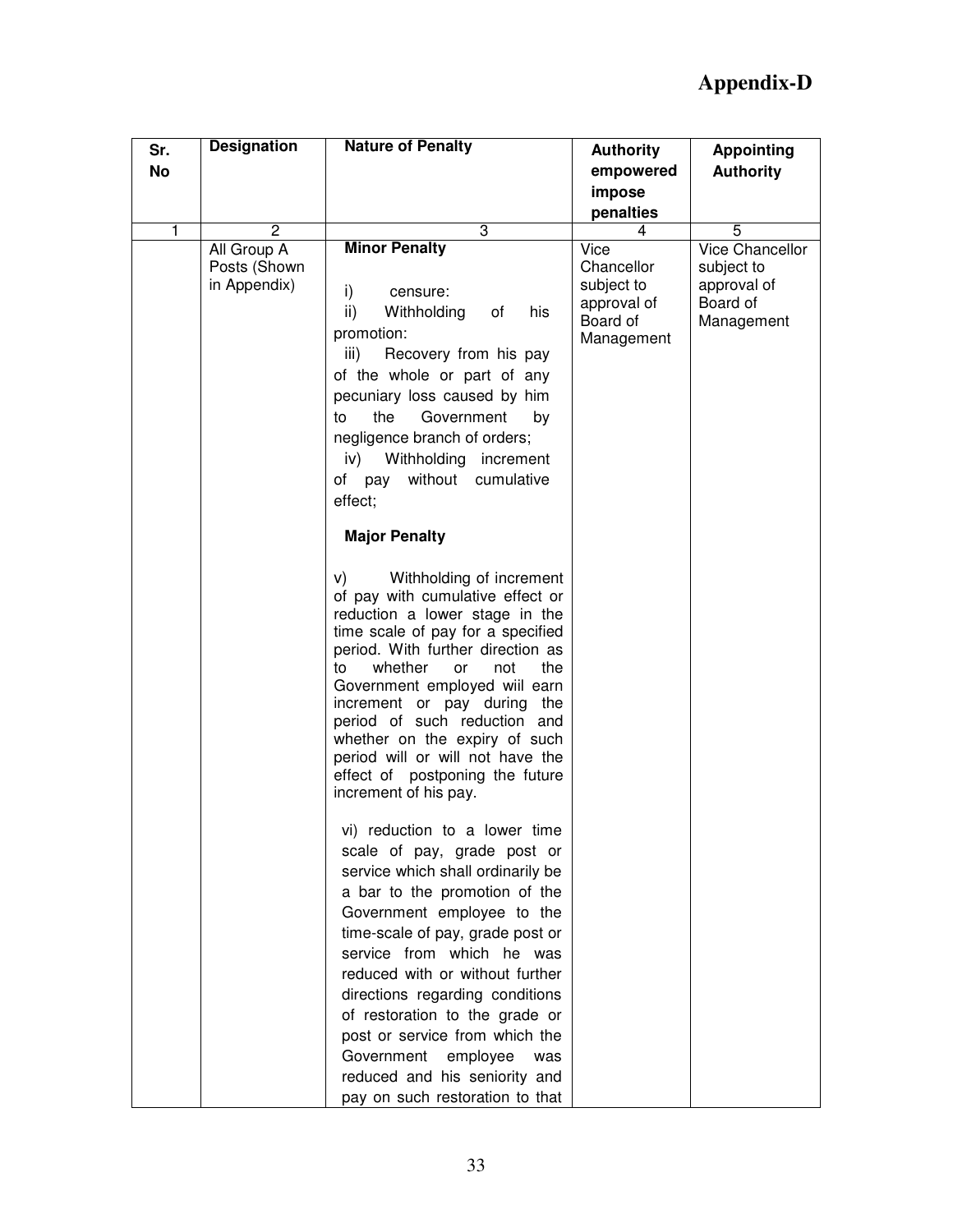| grade, post or service               |  |
|--------------------------------------|--|
| (vii) compulsory retirement.         |  |
| (viii) removal<br>from<br>service    |  |
| which shall<br>not<br>be             |  |
| a disqualification for future        |  |
| employment<br>under<br>the           |  |
| Government.                          |  |
| (ix) dismissal<br>from<br>service    |  |
| which shall ordinarily be a          |  |
| disqualification for future          |  |
| employment<br>under<br>the           |  |
| Government.                          |  |
| Explanation- The following shall     |  |
| not amount to a penalty              |  |
| within the meaning of this           |  |
| rule, namely-                        |  |
| (i) Withholding of increments        |  |
| of pay of a Government               |  |
| employee for his failure to          |  |
| any<br>departmental<br>pass          |  |
| examination in accordance            |  |
| with the rules or orders             |  |
| governing the service to             |  |
| which he belongs or post             |  |
| which he holds or the terms          |  |
| of his appointment.                  |  |
| (ii)<br>Stoppage<br>οf<br>a          |  |
| Government employee<br>at            |  |
| the efficiency bar in the            |  |
| time-scale of pay on the             |  |
| ground of his unfitness to           |  |
| cross the bar.                       |  |
| Non<br>(iii)<br>promotion<br>οf<br>a |  |
| Goverment<br>employee,               |  |
| whether in a substantive or          |  |
| officiating<br>capacity,<br>after    |  |
| consideration of his case, to a      |  |
| Service,grade or post for            |  |
| promotion to which he is             |  |
| eligible.                            |  |
| reversion of a Goverment<br>(iv)     |  |
| employee officiating in<br>- a       |  |
| higher Service, grade, or post       |  |
| to a lower Service, grade or         |  |
| post, on the ground that he is       |  |
| considered to be unsuitable          |  |
| for such higher Service, grade       |  |
| or post or any administrative        |  |
| ground unconnected with              |  |
| his conduct; or                      |  |
|                                      |  |